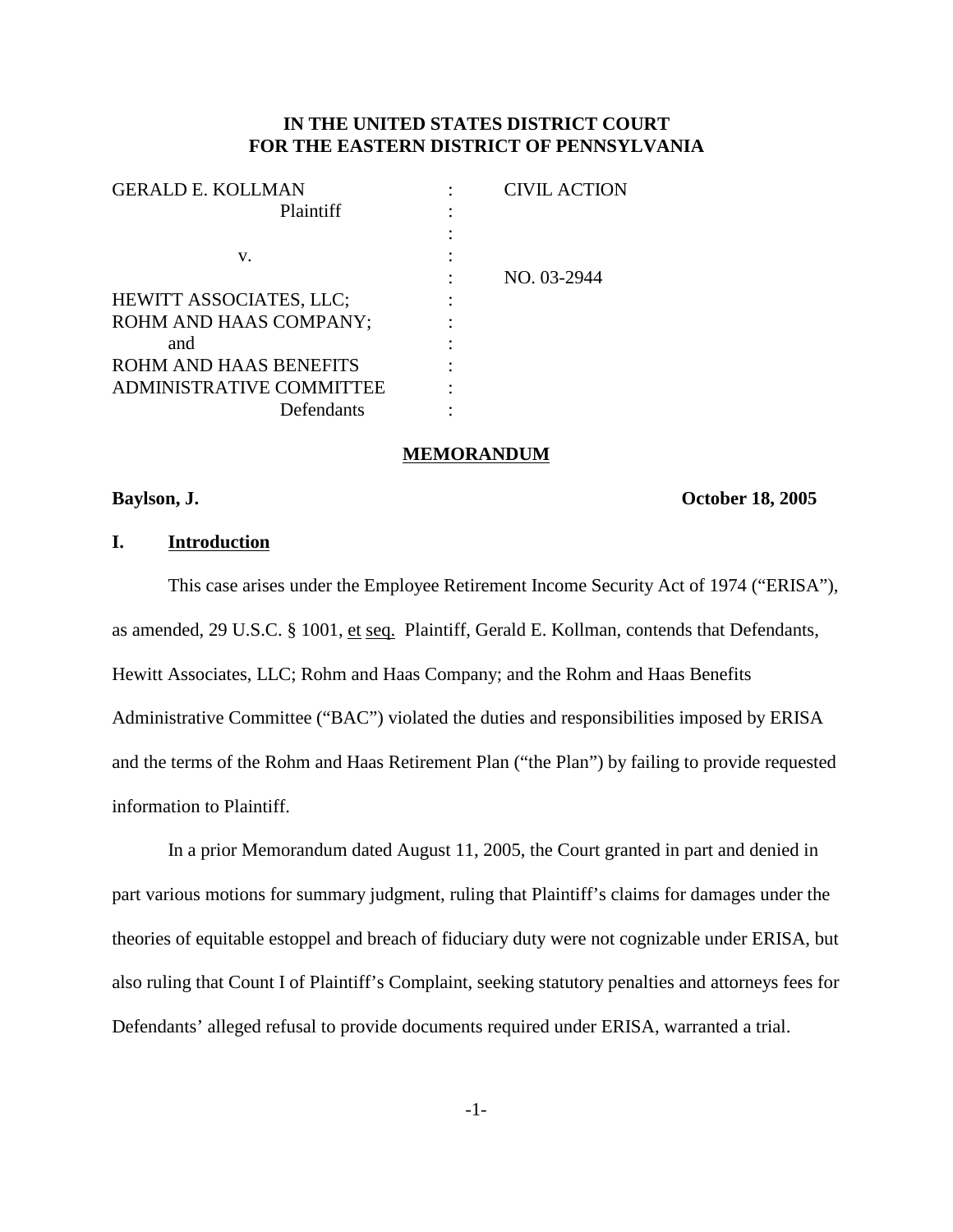Plaintiff's Count I seeks to recover, under Section 1132(c) of ERISA, which permits a court, in its discretion, to award a statutory penalty of up to \$100.00 per day against a plan administrator who fails or refuses to comply with a request for information that the administrator is required under ERISA to produce. Upon consideration of the testimony and exhibits presented at a non-jury trial on August 24, 2005, the Court now makes the following findings of fact and conclusions of law in accordance with Rule 52(a) of the Federal Rules of Civil Procedure.

## **II. Findings of Fact**

Plaintiff testified at trial to a lengthy chronology of his interaction with Defendants concerning his employment with Defendant Rohm and Haas Company ("R&H") from 1972 to December 31, 2002. Many of the facts testified to by Plaintiff were received by the Court, both with and without objection, but related exclusively to Plaintiff's claims for damages, which the Court had previously dismissed. Nonetheless, this testimony was relevant to some extent because it set a backdrop for the requests for documents, which are the issue presented by Count I.

The Court found Plaintiff to be a credible witness in all respects. However, the Court will limit its findings to those facts relevant on the issue presented by Count I. As will be seen from these findings, the Court believes that some background is relevant because it sheds light on Defendants' knowledge of Plaintiff's concerns and contentions, and was appropriately admitted in Plaintiff's effort to prove that Defendants' refusal to produce documents was knowing and intentional, which although not a requisite of the statute, are factors which some courts have found relevant in determining the amount of sanctions to impose.

A summary of the pertinent facts follows.

-2-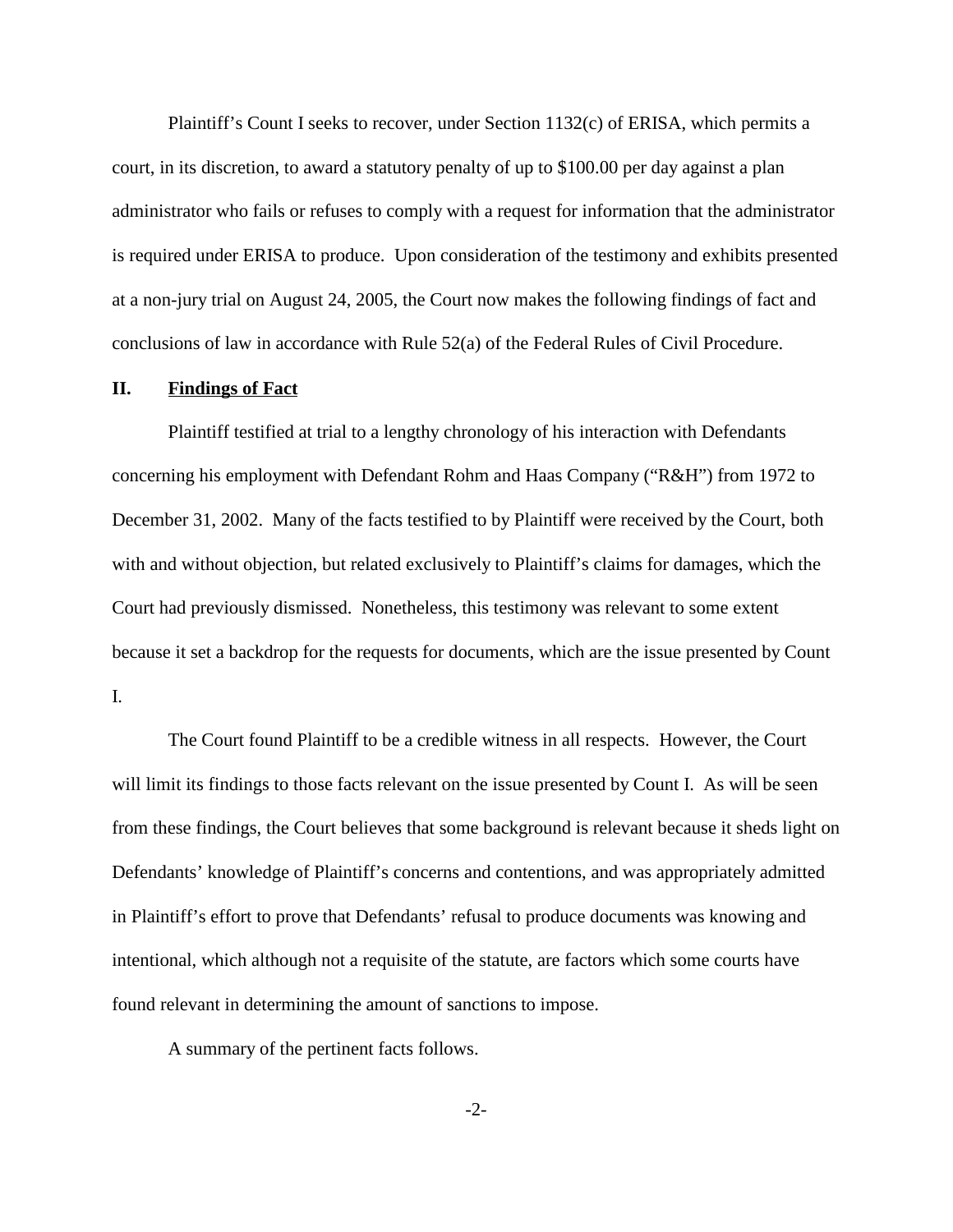1. During Kollman's employment, R&H offered to its employees a retirement plan known as the Rohm and Haas Company Retirement Plan ("Plan"). (Plaintiff's Exhibit ("P-9") 9, D00001-134).

2. Section 15.7.4 of the Plan provides in the event of an adverse benefit determination:

> The Claimant or his representative shall be provided, upon request and free of charge, reasonable access to, and copies of, all documents, records and other information relevant to the claim. (P-9, D00054-55).

3. The Plan incorporates the definition of "relevant" information from the definition set forth in DOL Reg. §2560.503-1(m)(8). (Id.).

4. Pursuant to an Administrative Services Agreement ("Contract") between R&H and Defendant Hewitt Associates, LLC ("Hewitt"), R&H outsourced to Hewitt virtually all of the administrative services for, inter alia, the Plan, including the R&H Pension Plan. (P-26, p. 7- 8; P-19, D00496-566).

5. Hewitt acted as a non-fiduciary "administrator" and/or agent of the

"administrator" of the Plan and performed the day-to-day administration including, *inter alia*,

maintaining all of the records and calculating the participant's retirement benefits. (P-26, p. 9; P-

27, p. 51, 119; P-19, D00496-566).<sup>1</sup>

6. During Kollman's employment and thereafter, Hewitt was responsible for calculating proper pension benefits for R&H's employees. (P-27, p. 154-156).

<sup>&</sup>lt;sup>1</sup>Exhibit P-26 is an excerpt from the F.R.Civ.P. 30(b)(6) deposition of Patricia Coyle, Esq, a Rohm and Haas attorney. Defendants' attempt to use an errata sheet to change her deposition is rejected as too substantive in nature. Defendants did not call her at trial, despite an opportunity to do so. Defendants objection to plaintiff's excerpts are overruled.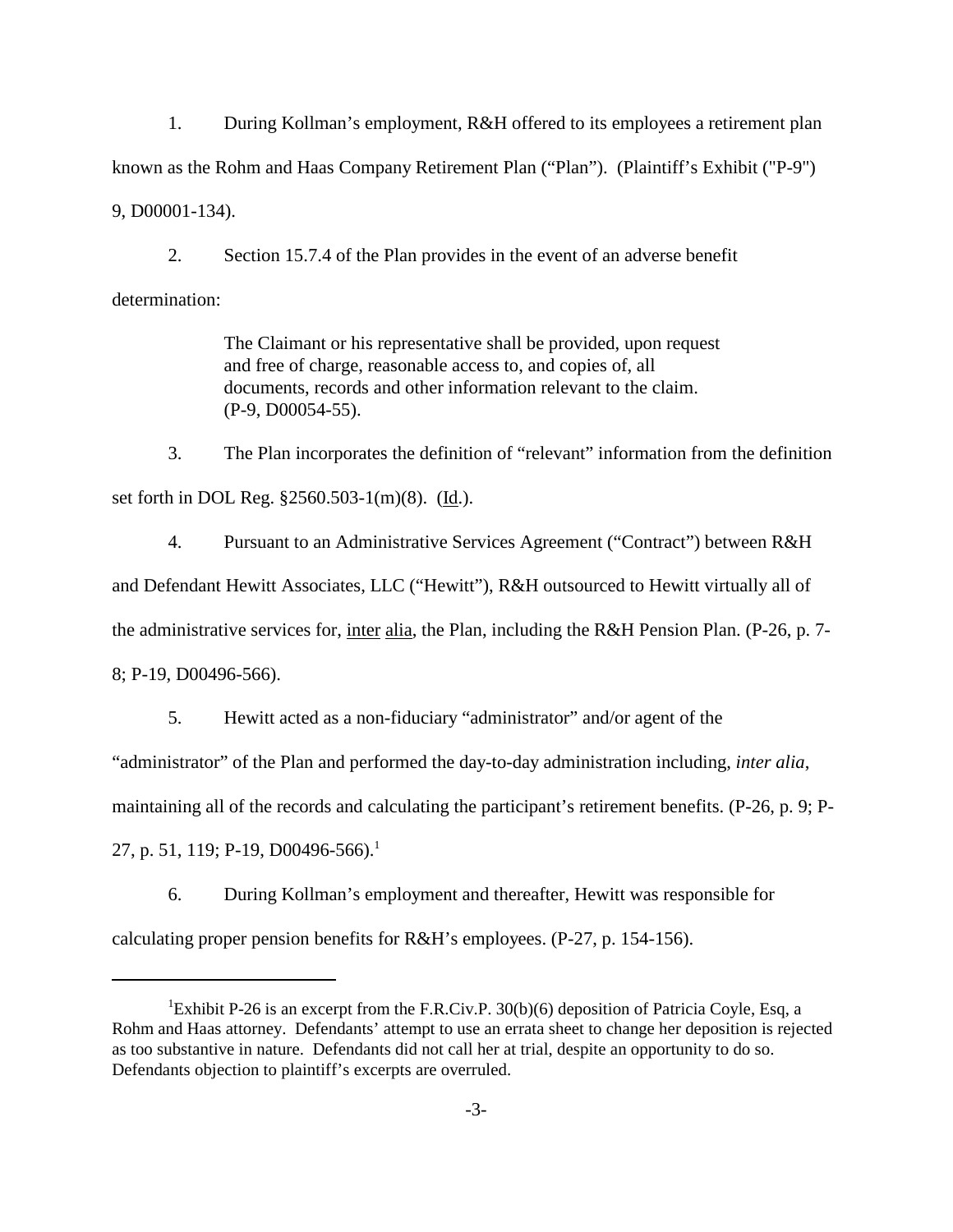7. On January 10, 2003, Kollman e-mailed the Human Resources department at R&H explaining how he relied upon the pension benefit calculation of \$522,043.30 in deciding to retire, only to learn that his reliance was premised upon Hewitt's allegedly incorrect statement of the lump sum benefit, but the response from R&H was only an acknowledgment that the email was received. (N.T., p. 29, ln. 9-21; P-4).

8. After receipt of Kollman's January 10, 2003 email, R&H conducted an investigation of the reduction of Kollman's pension benefits. (P-19, D00569-577, D00581-589).

9. During its investigation, R&H and Hewitt reviewed the following items: (a) the tape recordings of Kollman's telephone conversations with Hewitt; (b) the call history; (c) the computerized notes relating to Kollman's calls and use of the computer system; and (d) a summary of the restructuring of the AgroFresh business. (P-19, D00573-574, D00576, D00577, D00582).

10. That investigation generated e-mails between Hewitt and R&H concerning what was discovered and what had happened with Kollman. (P-19, D00573-582).

11. During the January 2003 investigation, Hewitt confirmed that Kollman was given "misleading" information in the paperwork given to him, regarding his pension benefits, and recommended that R&H and/or Hewitt pay the difference. (P-19, D00569, D00576, D00573-74; D00584, D00586).

12. E-mails between their personnel in January of 2003 indicate that both R&H and Hewitt wanted to "avoid an appeal". (P-19, D00570, D00574).

13. On February 13, 2003, Kollman filed a "R&H Company Health and Group Benefits Claim Initiation Form", the form mailed to him by Hewitt to initiate an appeal from the

-4-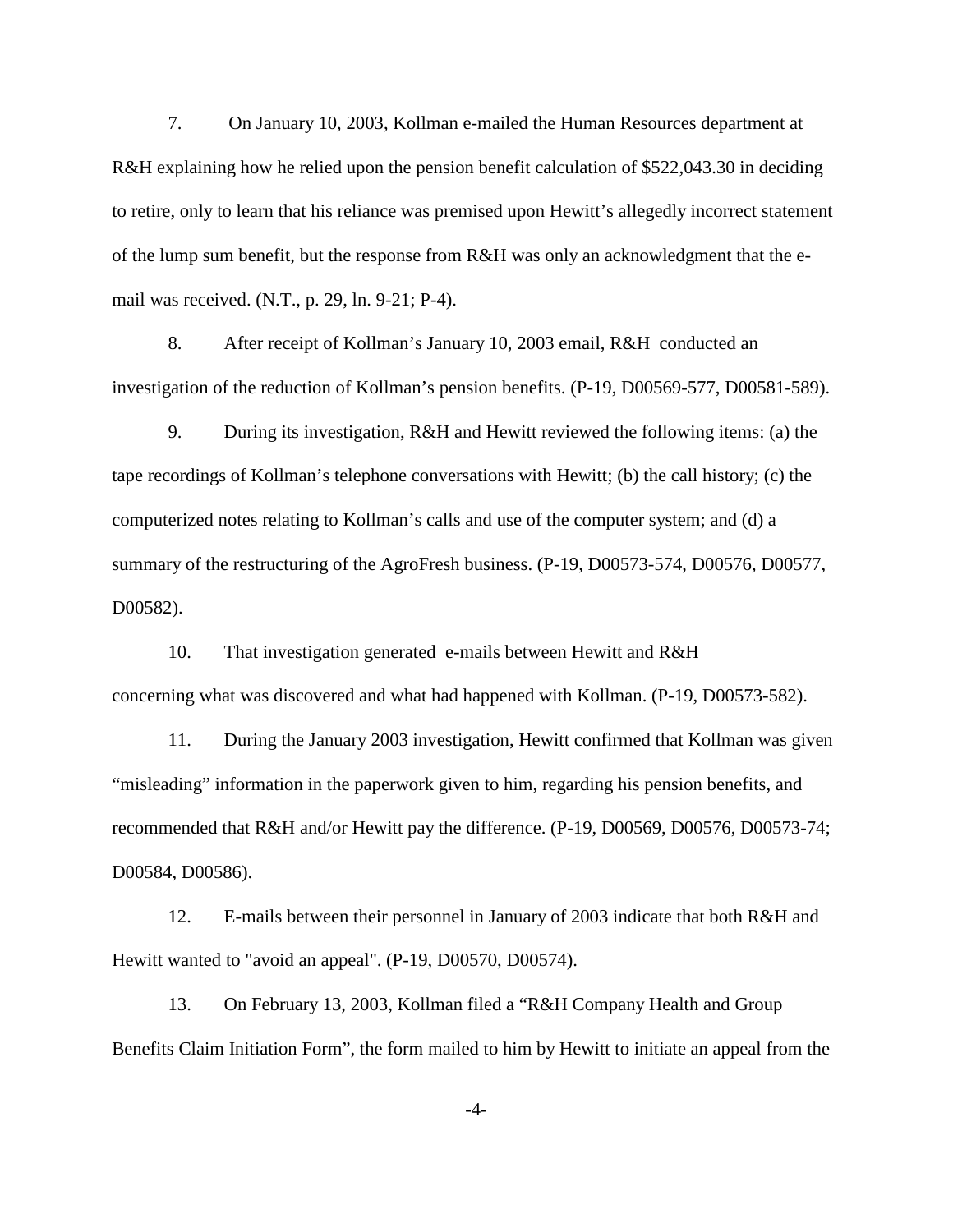reduction of his lump sum retirement benefit. (N.T., p. 29, ln. 22-24; P-9, D00388-391).

14. By letter dated March 5, 2003, Christopher Derocher, a Retirement Plans Specialist, informed Kollman that his appeal was denied because the Plan required proper application of the QDRO and the Plan rules did not permit payment of any additional funds. (N.T., p. 31, ln. 2-12; P-6).

15. When the appeal was denied, Kollman had not specifically asked for, and did not have a copy of the Plan or the Summary Plan Description, and they were not provided to him. (N.T., p. 30, ln. 16-20).

16. Before R&H denied Kollman's appeal, by letter dated February 18, 2003 ("February 2003 Request"), counsel for Kollman requested Hewitt to produce the following things to assist Kollman in the prosecution of his appeal:

- a. All tape recordings of telephone calls between Mr. Kollman and Hewitt from December 1, 2002 through the present;
- b. All available printouts of or electronically stored data on benefits projections for Mr. Kollman from October 1, 2002 through the present;
- c. All documents of any nature which relate, reflect or refer the QDRO adjustment to Mr. Kollman's benefits whenever such documents were generated, created or stored;
- d. All pension benefits paperwork generated by Hewitt for Mr. Kollman in December of 2002 and January 2003, including any drafts thereof;
- e. All internal communications and documents, including electronic mail, which relate, reflect or refer to Mr. Kollman or his benefits which have been generated by Hewitt from December 1, 2002 through the present; and
- f. All communications between Hewitt and Rohm & Haas which relate, refer or reflect to Mr. Kollman of his benefits. (N.T., p. 30, ln. 8-15; Defendants' Answer to the Amended Complaint, ¶27; P-5).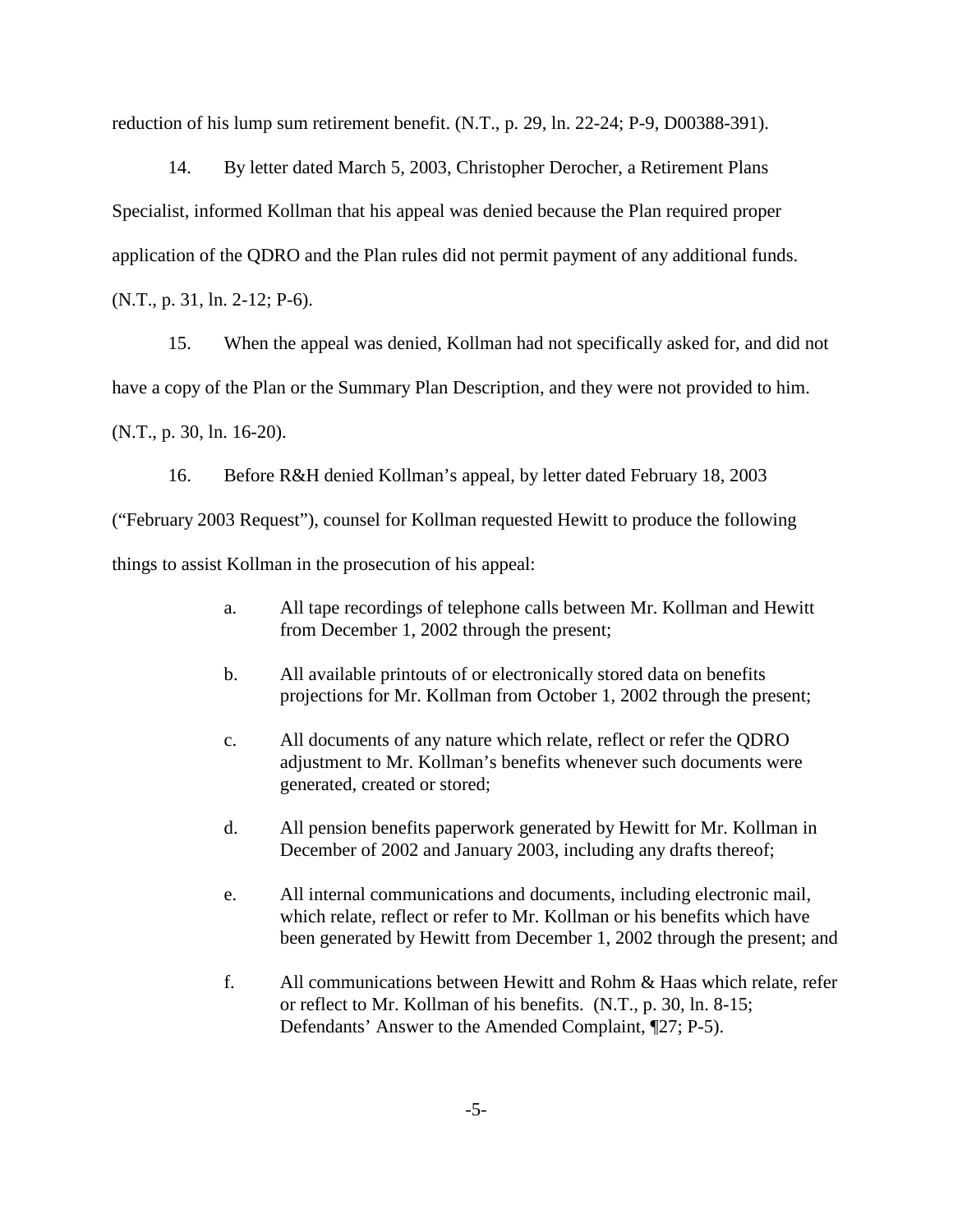17. On February 20, 2003, Hewitt forwarded the February 2003 Request to the BAC of R&H. (P-20, D00597).

18. At the time that Hewitt and R&H received the February 18, 2003 request for information, R&H and Hewitt had reviewed: (a) the recordings and computerized notes relating to Kollman's telephone conversations with Hewitt (P-19, D00573-574, D00576, D00577, D00582); (b) the electronically stored data relating to Kollman's pension benefits. (P-19, D00573-574, D00576, D00577, D00582); and (c) the information relating to the QDRO adjustment. (P-19, D00573-574, D00576, D00577, D00582).

19. Although Kollman requested those documents, Hewitt, which created and stored those documents, failed to respond to the February 2003 Request, before the appeal was denied, and did not produce those documents. (P-27, p. 64, 66).

20. Hewitt did not respond to the February 2003 Request until March 20, 2003 when it declined to produce any documents whatsoever and suggested that Department of Labor Regulations required that Kollman request documents from the R&H plan administrator. (N.T., p. 30, ln. 21-p. 31, ln. 5; P-7).

21. Hewitt did not gather the requested information or respond to the February 2003 Document Request. (P-27, p. 58).

22. Hewitt had knowledge that Kollman was seeking the information described in the February 2003 Request. Hewitt made no specific effort to maintain that information. (P-27, p. 84).

23. Hewitt's March 20, 2003 letter was carbon copied to Kara Gordon, Esquire. (P-7).

-6-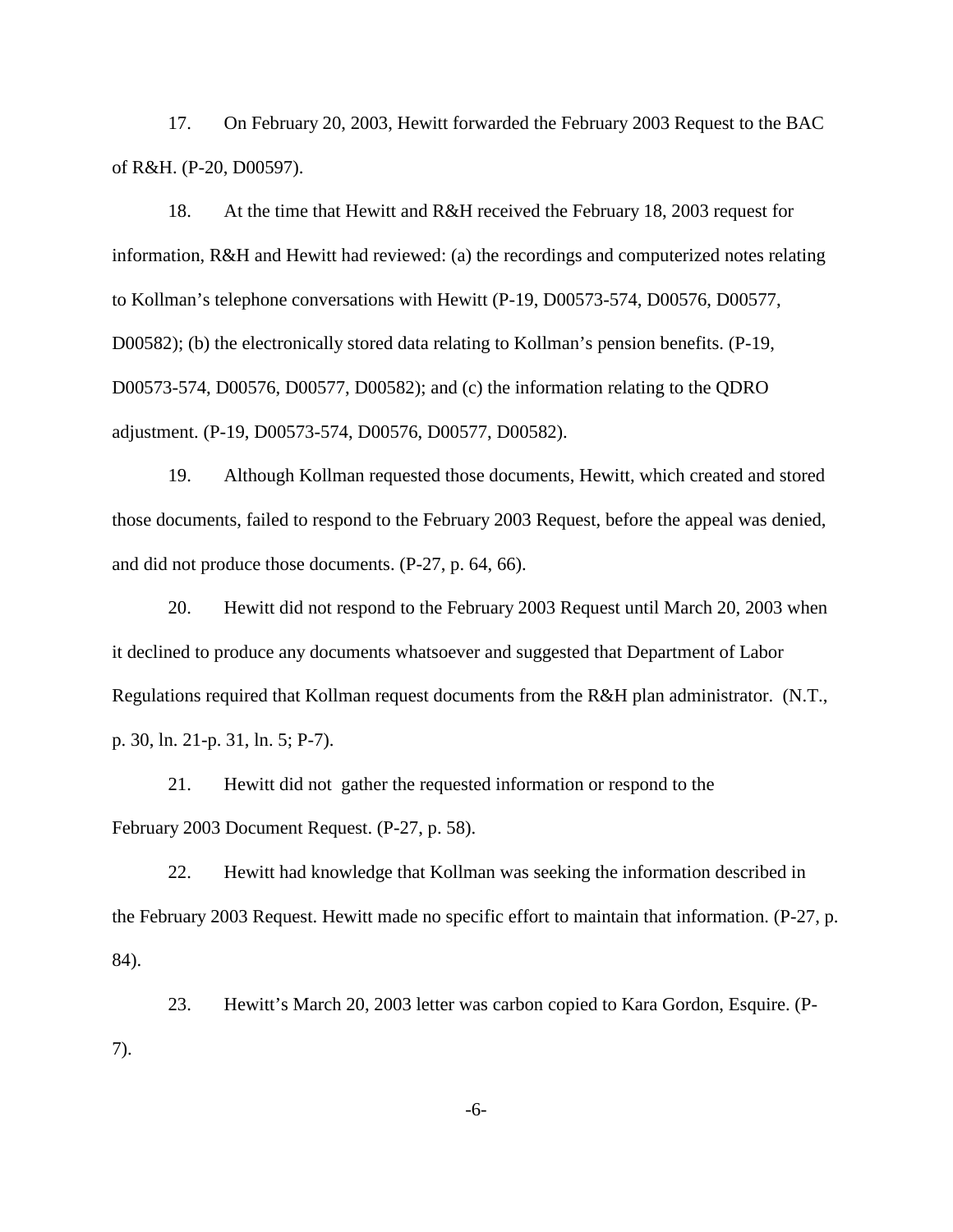24. R&H refers all requests for information submitted by a participant's attorney, including Kollman's February 2003 Request, to its internal legal department. (P-26, p. 55-56).

25. Kara Gordon, Esquire, an attorney in R&H's legal department, was responsible for handling and responding to Kollman's requests for information, including the Kollman's February 2003 Request. (P-26, p. 56-58).

26. Ms. Gordon never requested Hewitt to maintain or preserve any documents relating to Kollman. (P-27, p. 84).

27. At Hewitt's direction, by letter dated April 28, 2003 ("April 2003 Request"), Kollman's counsel requested directly from R&H "all documents, records, and other information relevant to [Kollman's] claim for benefits", including the same information requested in the February 2003 Request. (N.T., p. 32, ln. 7-10; Defendants' Answer to the Amended Complaint,  $\P$ 31; P-8).

28. At the time that R&H received the April 28, 2003 Request, R&H knew that Derocher and other members of R&H reviewed or generated the following documents during the January 2003 investigation prior to preparing the March 5, 2003 denial letter: (a) the recordings and computerized notes relating to Kollman's telephone conversations with Hewitt; (b) the electronically stored data relating to Kollman's pension benefits; (c) information relating to the QDRO adjustment; and (d) the internal communications and memoranda created by the Hewitt and R&H employees. (P-19, D00573-574, D00576, D00577, D00582).

29. R&H failed to respond to the April 2003 Request within thirty days.

30. Kollman commenced this lawsuit against Hewitt on May 5, 2003.

Despite prompt receipt of the February 2003 Request and the April 2003 Request, R&H

-7-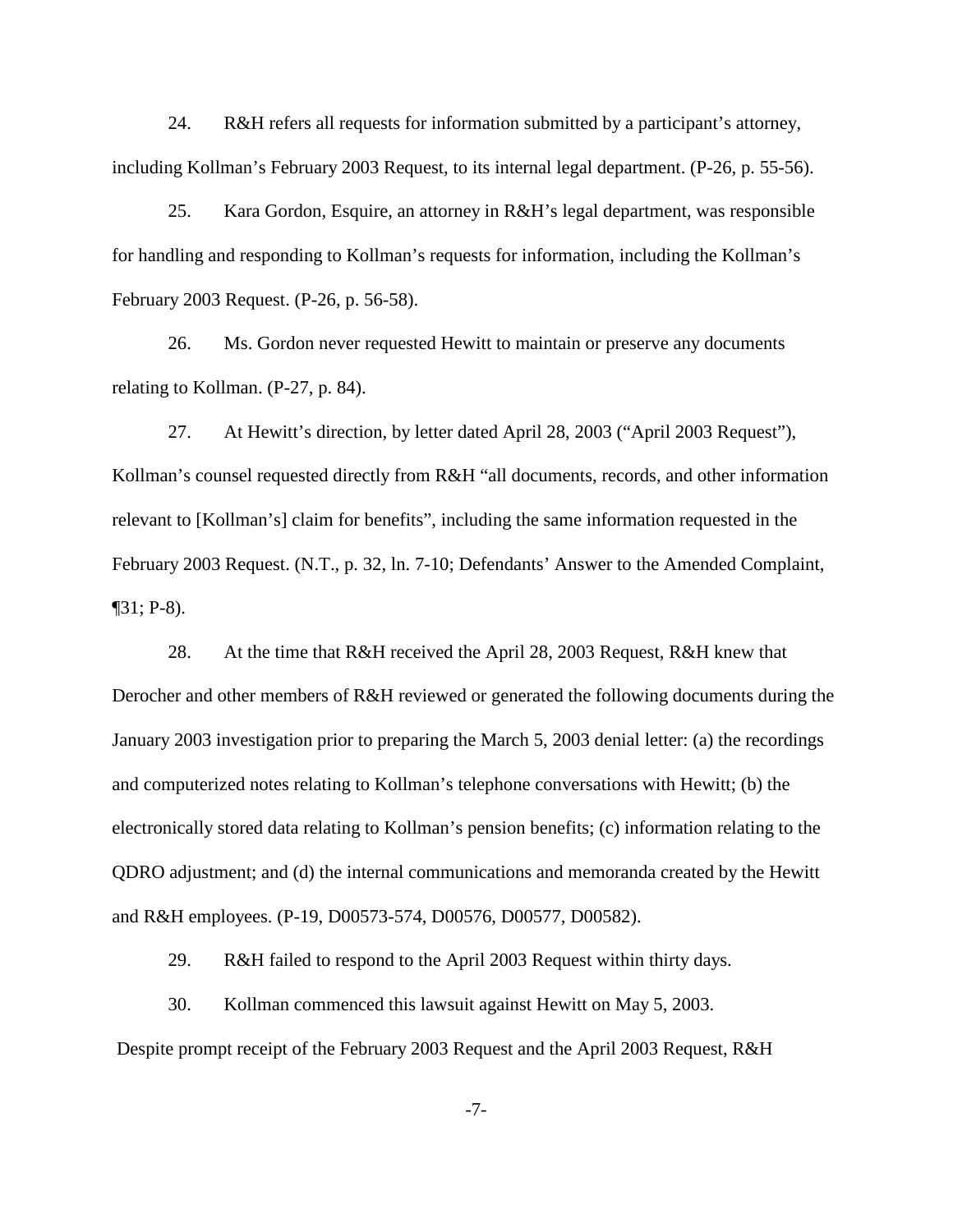took no action to gather the requested information from its record keeper until June 10, 2003. (P-20, D00610; P-27, p. 55).

31. On June 26, 2003, Linda Doyle, Esquire (outside counsel for Defendants before new counsel was substituted in August 2004) produced documents to Plaintiff's lawyer that were the Plan, the latest updated Summary Plan Description ("SPD") and the "administrative record" to date for Plaintiff's claim. (N.T. 33-36 and P-9). That administrative record included the Severance Benefit Program ("SMP") Agreement received and signed by Plaintiff in December 2002 (P-9 at D00397-409 and N.T. 64-65); "Starting Your Pension Benefit" paperwork dated December 19, 2002 that Plaintiff had not received at that time (P-9 at D00426-455 and N.T. 27); and a July 1999 pension estimate (P-9 at D00461-467) that Plaintiff requested and received in July 1999 (N.T. 68-69).

32. Other than the January 2003 pension paperwork received by Plaintiff in January 2003 and the December 2002 draft pension paperwork (not sent at that time to Plaintiff) (but included in the June 26, 2003 production), there are no other documents responsive to request no. 4 in the February 18, 2003 letter (P-5) and the April 28, 2003 letter (P-8). (N.T. 60-61).

33. In a July 10, 2003 letter to the BAC, Plaintiff filed his appeal of the March 5, 2003 claim denial. (N.T. 37 and P-10). Plaintiff attached to his July 10, 2003 letter (P-10) the June 26, 2003 letter from Defendants' outside counsel Linda Doyle (P-9).

## **III. Discussion**

Plaintiff seeks to recover under the statutory penalty provision of ERISA. Section  $1132(c)(1)(B)$  provides that:

-8-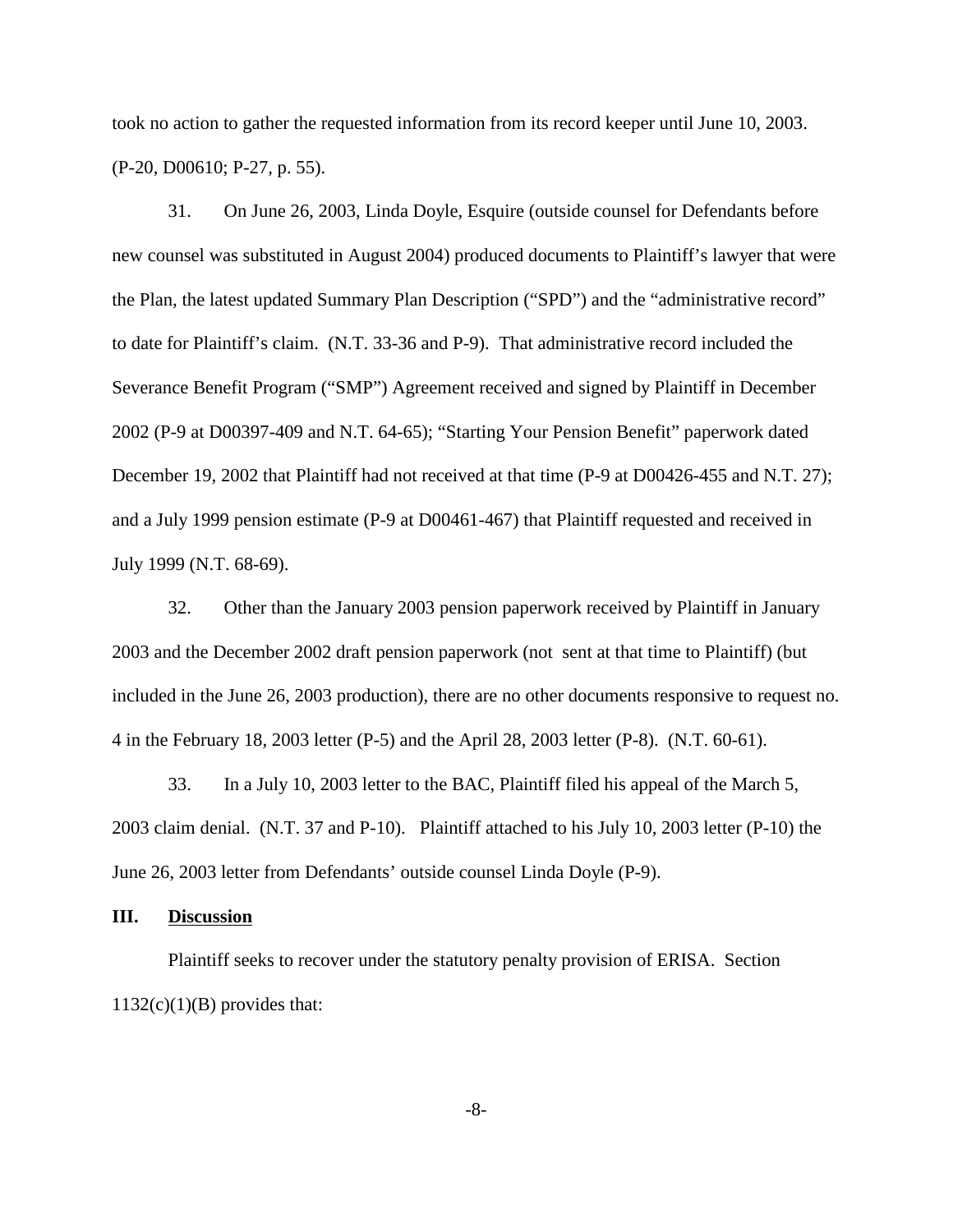Any administrator who fails or refuses to comply with a request for any information which such administrator is required by this title to furnish to a participant or beneficiary (unless such failure or refusal results from matters reasonably beyond the control of the administrator) by mailing the material requested to the last known address of the requesting participant or beneficiary within 30 days after such request may in the court's discretion be personally liable to such participant or beneficiary in the amount of up to \$ 100 a day from the date of such failure or refusal, and the court may in its discretion order such other relief as it deems proper.

29 U.S.C. § 1132(c)(1)(B).<sup>2</sup> This provision authorizes courts to impose sanctions on plan administrators for failing to fulfill their disclosure obligations imposed by 29 U.S.C. §§ 1001- 1145. See Groves v. Modified Retirement Plan for Hourly Paid Employees of Johns Manville Corp. & Subsidiaries, 803 F.2d 109, 113 (3d Cir. 1986) (affirming district court's decision denying participant's request for sanctions against administrator).

Defendants do not dispute that § 1024 of ERISA imposes a duty to furnish certain information to a plan participant such as Plaintiff. Rather, Defendants contend that Plaintiff failed to comply with the statute's requirement that requests for such information must specifically ask for the documents by name. In addition, Defendants argue that § 1132 sanctions are not available for disclosure violations of 29 U.S.C. § 1104. For the following reasons, the Court finds that the Plaintiff has proven by a preponderance of the evidence that his attorney's written request for information was sufficiently clear to comply with ERISA's notice

 $2 \text{ In this case, the fact that } \text{Plaintiff's} \text{ counts } \text{ent the written requests is not relevant.}$ Daniels v. Thomas & Betts Corp., 263 F.3d 66, 77 (3d Cir. 2001) ("A representation by an attorney that he is making a request on behalf of a participant or beneficiary triggers the duty to respond under § 1024(b)(4) when the administrator has no reason to question the attorney's authority.") There is nothing in the record that indicates Defendants questioned the authority of Plaintiff's counsel.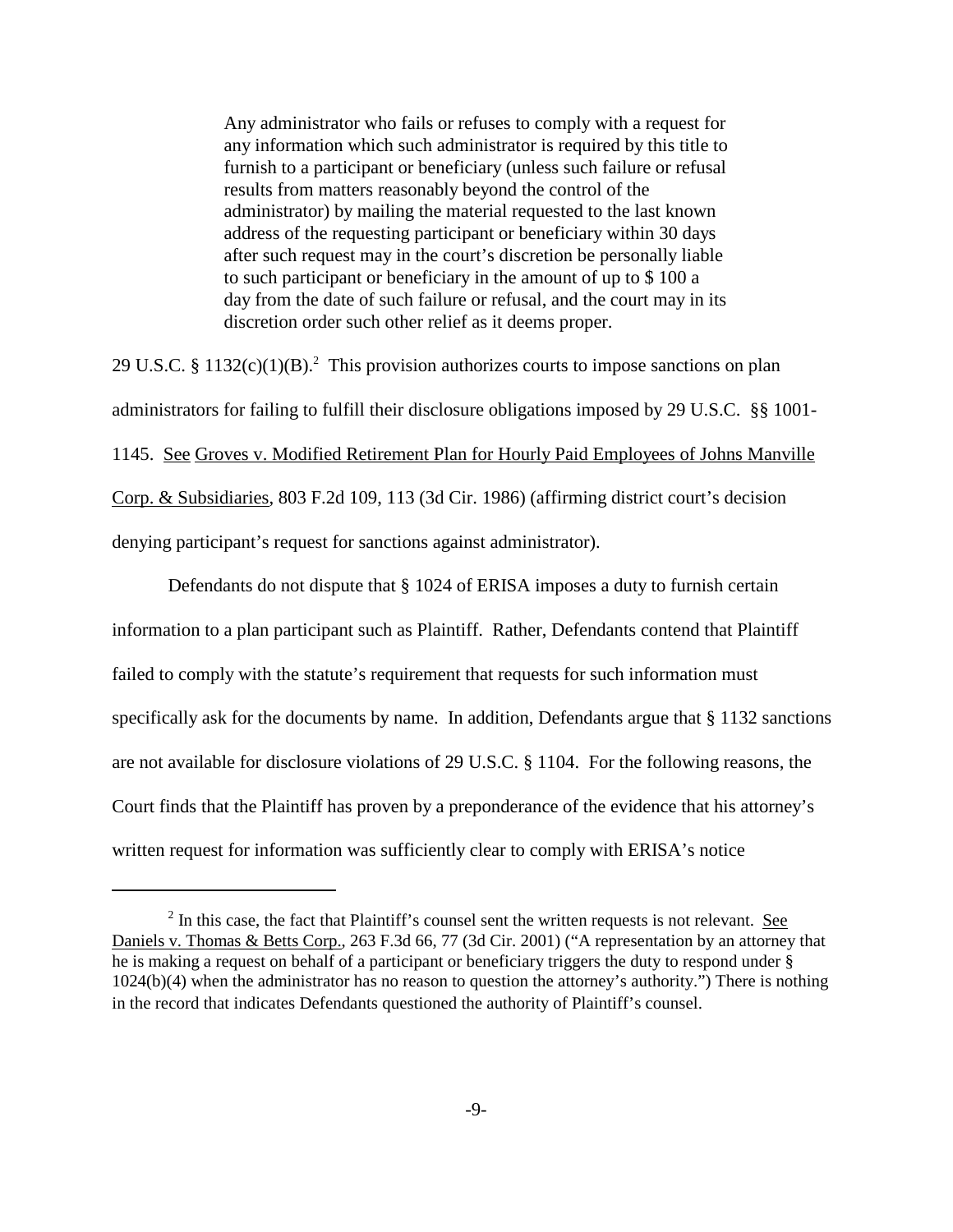requirements under 29 U.S.C. § 1024(b)(4), however, plaintiff is not entitled to recover the statutory penalty for alleged violations of §1104.

As noted in the August 11, 2005 Memorandum, the Third Circuit has made it clear that, as a penal statute, Section 1132 "should be leniently and narrowly construed." Groves, 803 F.2d at 111, 118. Thus, in Groves, the Third Circuit held that § 1132 sanctions are not available against a plan administrator for failure to fulfill duties that are 1) imposed only by regulations, id. at 113, 117; or 2) imposed only upon plans. Id. at 111, 113-16. With Groves in mind, this Court must evaluate Plaintiff's claim for sanctions, which is premised on the allegation that Defendants failed to produce documents required by 29 U.S.C.  $\S$  1024(b)(4) and  $\S$  1104(a)(1)(D).

#### **A. Section 1024(b)(4)**

Section  $1024(b)(4)$  provides:

The administrator shall, upon written request of any participant or beneficiary, furnish a copy of the latest updated summary plan description, and the latest annual report, any terminal report, the bargaining agreement, trust agreement, contract, or other instruments under which the plan is established or operated.

29 U.S.C. § 1024(b)(4). To establish a violation of the statute, a plaintiff must show: 1) there was a written request; 2) the request was made to the administrator; and 3) the administrator failed to respond to that request within thirty (30) days thereof. See Porcellini v. Strassheim Printing Co., 578 F. Supp. 605, 612 (E.D. Pa. 1983) (entering judgment in favor of employee and against employer and awarding damages for employer's failure to deliver information requested by employee under ERISA). Moreover, because the statutory penalty is "clearly punitive in nature," a plan participant need not show that he was prejudiced by the administrator's delay. Further, even if the request is not made directly to the Plan administrator, if the evidence shows it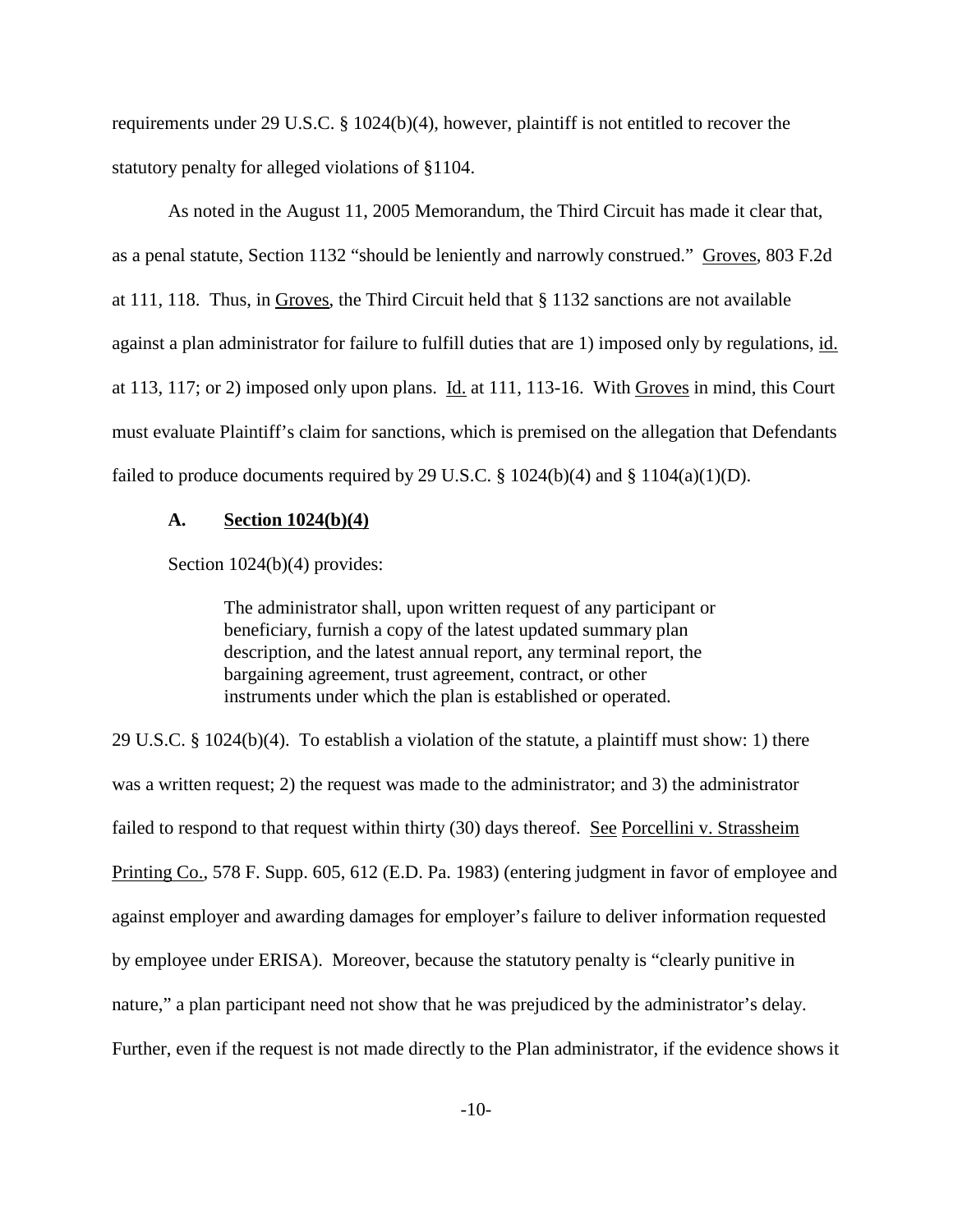was forwarded to and received by the administrator, the statutory requirements have been met.

Id. at 613-14; see also Gillis v. Hoechst Celanese Corp., 4 F.3d 1137, 1148 (3d Cir. 1993)

(holding that "harm need not be shown"); Deboard v. Sunshine Mining & Ref. Co., 208 F.3d

1228, 1244 (10th Cir. 2000) ("neither prejudice nor bad faith is required for a district court to

impose penalties under 29 U.S.C.  $\S 1132(c)$ .<sup>3</sup>

As to whether Plaintiff must specifically name the precise documents he was seeking, and

although there is no controlling Third Circuit case on the subject, several circuit and district

courts have adopted the "clear notice" test for information requests under ERISA.

A written request for documents under § 1024(b)(4) implicates the penalty provision of  $\S 1132(c)(1)$  only if the request gives the administrator "clear notice" of exactly what information is sought. See Faircloth v. Lundy Packing Co., 91 F.3d 648, 655 (4th Cir. 1996), cert. denied, 117 S. Ct. 738 (1997). Thus, when a participant "fails to make a specific request for the information at issue, he has no litigable claim under  $\lbrack \S$  1132(c)]." Williams v. Caterpillar, Inc., 944 F.2d 658, 667 (9th Cir. 1991).

Brooks v. Metrica, Inc., 1 F. Supp. 2d 559, 567 (E.D. Va. 1998) (granting employee's motion for summary judgment); <u>see also Anderson v. Flexel, Inc.</u>, 47 F.3d 243, 248 (7th Cir. 1995) (holding that a request for documents under § 1024(b)(4) necessitates a response from an administrator when it gives the administrator "clear notice" of the information sought).<sup>4</sup>

<sup>&</sup>lt;sup>3</sup>Nor does a request under  $$1024(b)(4)$  necessarily need to be specifically directed to the plan administrator when, as here, the request did reach  $R \& H$  and the personnel responsible for responding to ERISA information requests. See Romero v. SmithKline Beecham, 309 F.3d 113, 119 (3d Cir. 2002) (holding that requests for information need not be sent directly to plan administrator).

<sup>&</sup>lt;sup>4</sup>In addition to the Fourth, Seventh, and Ninth Circuits, the Second, Fifth, and Tenth Circuits have also adopted the "clear notice" test. See Davenport v. Harry N. Abrams, Inc., 249 F.3d 130, 135 (2d Cir. 2001); Fisher v. Metropolitan Life Ins. Co., 895 F.2d 1073, 1077 (5th Cir. 1990); Moothart v. Bell, 21 F.3d 1499, 1503 (10th Cir. 1994). However, many of these courts have also limited its application to prevent its abuse. See infra.

District court cases requiring "clear notice" include Serpa v. SBC Telecommunications, Inc.,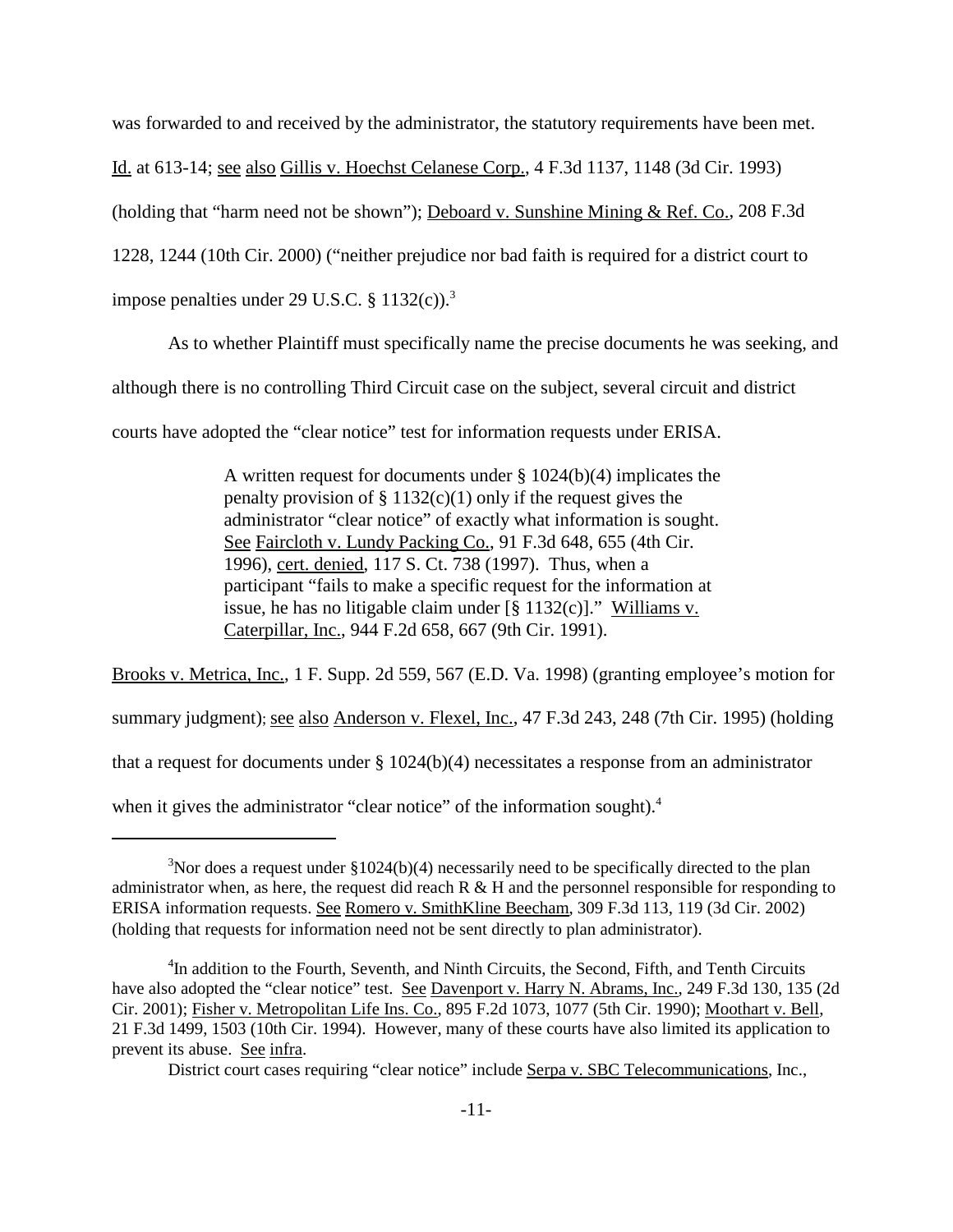There are some cases cited in the footnote below which support Defendants' argument that because Plaintiff did not specifically ask for any of the specific documents mentioned and required under § 1024(b)(4), the penalty provision of § 1132(c)(1) is not implicated. However, many courts adopting the "clear notice" test have also limited its application and potential abuse by defendants and have suggested that a request for information under §1024 "need not ask for specific documents by name, and an administrator cannot use such technical considerations as an excuse for its failure to respond." See Hess v. Hartford Life and Accident Ins. Co., 91 F.Supp.2d 1215, 1224 (C.D. Ill. 2000), aff'd, 274 F.3d 456 (7th Cir. 2001); see also Anderson v. Flexel, Inc., 47 F.3d 243, 248-50 (7th Cir. 1995)(noting that "an administrator's knowledge of surrounding circumstances or the information being requested may require a response to an otherwise general request"); Fisher v. Metropolitan Life Insurance Co., 895 F.2d 1073, 1077 (5th Cir. 1990) ("Nothing in either the request or the response indicates that [defendant] knew or should have known that [plaintiff] had requested a copy of any document relating to the ... plan."); Bartling v. Fruehauf Corp., 29 F.3d 1062, 1071 (6th Cir. 1994) (finding that a requirement that a beneficiary must ask for a document by name rather than description is contrary to the spirit of §1024(b)(4)); Boone v. Leavenworth Anesthesia, Inc., 20 F.3d 1108, 1111 (10th Cir. 1994) (holding that the court must view a request in its entirety and consider defendant's understanding of it).

<sup>2004</sup> U.S. Dist. LEXIS 27240 at \*9-10 (N.D. Cal. 2004) (granting motion to dismiss amended complaint because sole written request for documents was pre-litigation general request for disclosure of "all employment, pension . . . documents relating . . . to [plaintiff's] election to retire. . . ."); Lumenite Control Tech., Inc. v. Jarvis, 252 F. Supp. 2d 700, 710 (N.D. Ill. 2003); Dall v. Chinet Co., 33 F. Supp. 2d 26, 34 (D. Me. 1998); Curry v. Contract Fabricators, Inc. Profit Sharing Plan, 744 F. Supp. 1061, 1066 (M.D. Ala. 1988), aff'd , 891 F.2d 842 (11th Cir. 1990).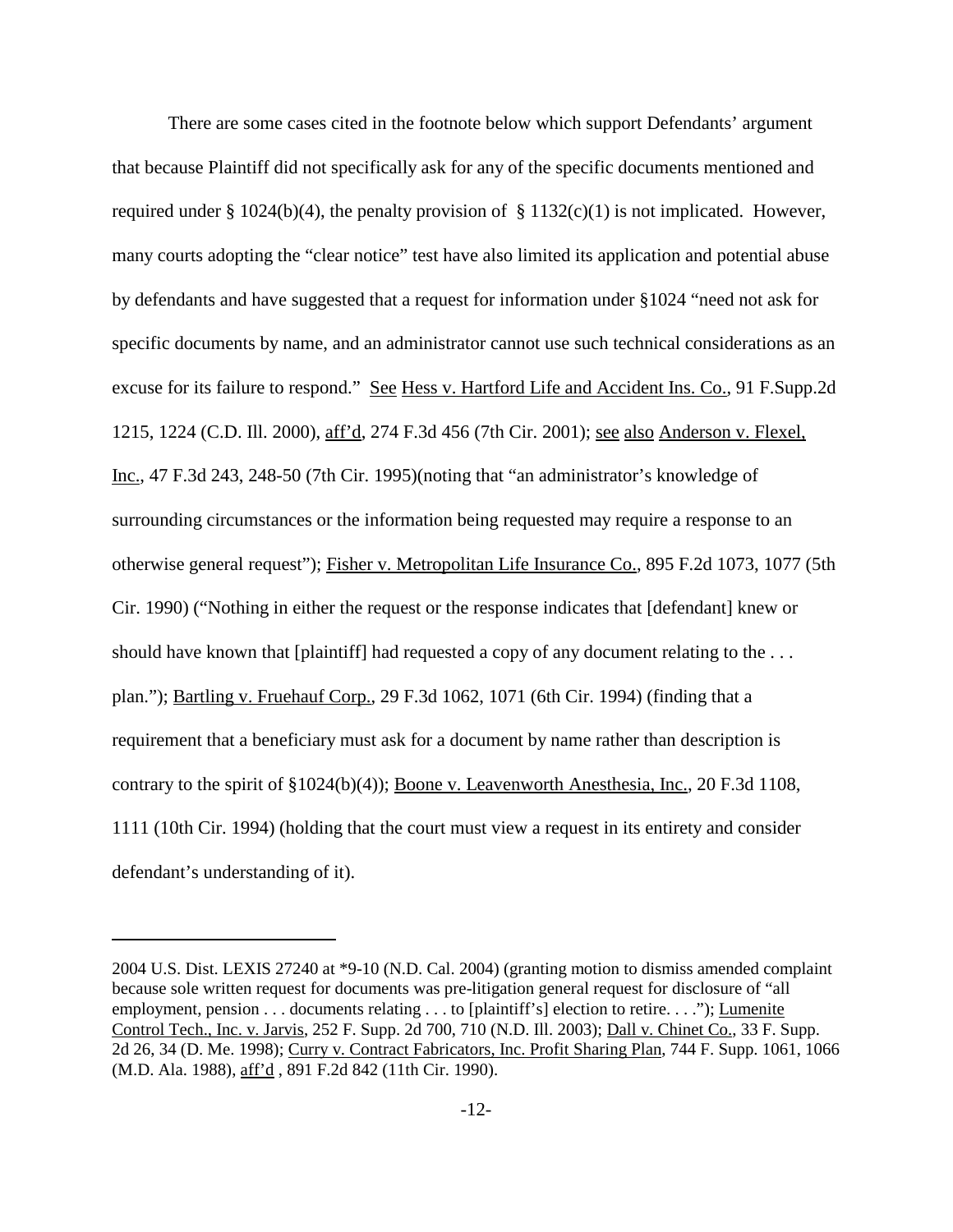In this case, Plaintiff's request was sufficiently specific, asking for all documents relating to application of his QDRO, considering the background of communications between Plaintiff and Defendants. Because both the Plan and the SPD detail the effects of a QDRO on an employee's pension benefit, and because of prior communications with Plaintiff, Defendants knew or should have known, based on their knowledge of the surrounding circumstances or the nature of the information being sought, that Plaintiff was, at the very least, requesting copies of these documents.

Because Plaintiff has proven by a preponderance of the evidence that these documents are required to be provided under §1024(b)(4), and Defendants failed to provide them within thirty (30) days of the request, Defendants are subject to the penalty under §1132(c). This finding comports with "Congress' purpose in enacting the ERISA disclosure provisions -- ensuring that 'the individual participant knows exactly where he stands with respect to the plan.'" Firestone Tire & Rubber Co. v. Bruch, 489 U.S. 101, 118 (1989)(quoting H. R. Rep. No. 93-533).

Based on the testimony and exhibits at trial, I conclude that Defendant BAC violated the express obligations imposed by §1024(b)(4) of ERISA and is therefore, subject to the discretionary statutory penalty under  $$1132(c)(1)$ .

When deciding whether to impose a penalty, the court can appropriately consider 1) bad faith or intentional conduct of the plan administrator, 2) length of delay, 3) number of requests made, 4) documents withheld, and 5) prejudice to the participant. Romero v. Smith Kline Beecham, 309 F.3d 113, 120 (3d Cir. 2002)(reversing summary judgment for the plan administrator on the employee's claim for delays in responding to the employee's information requests).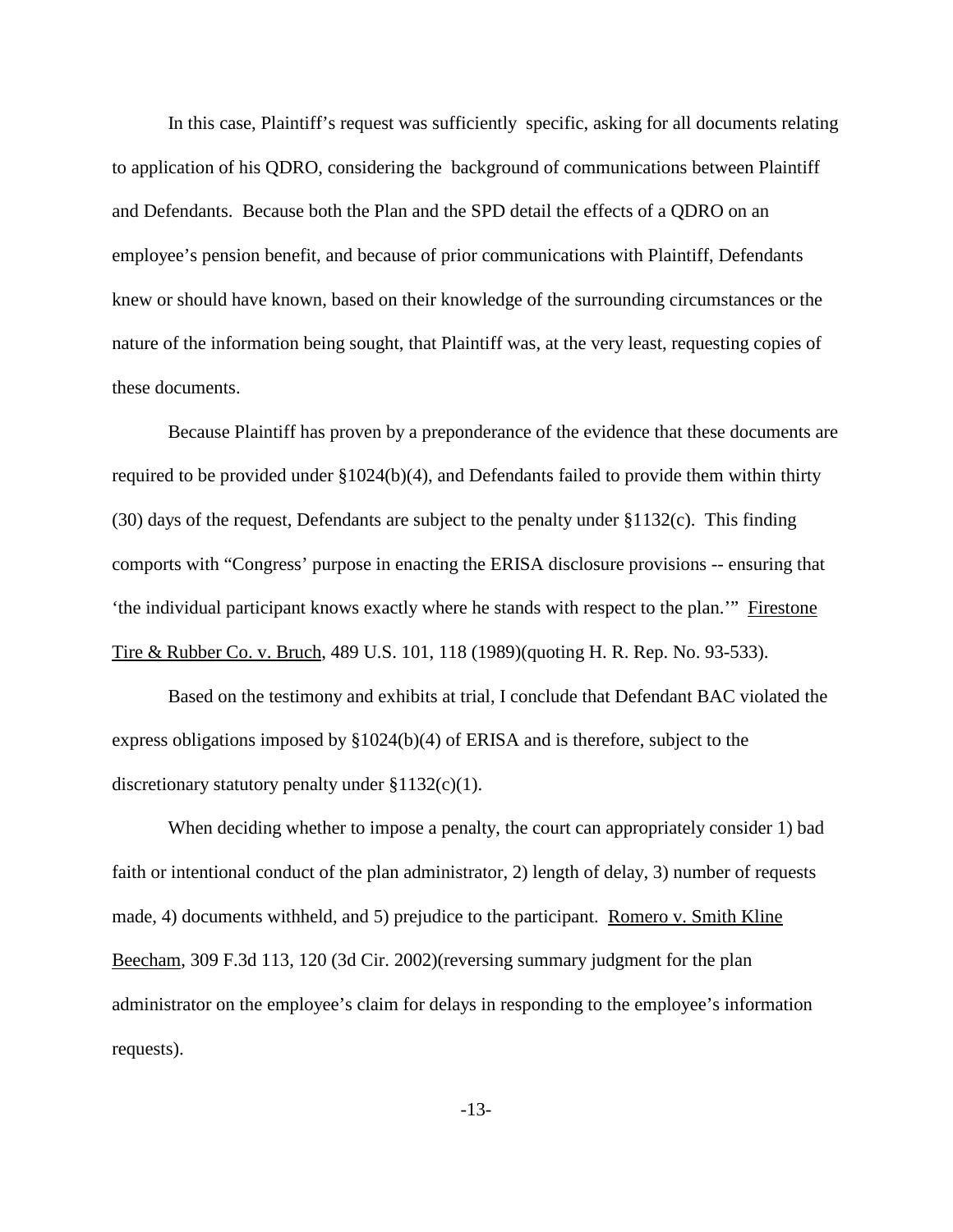The Court finds that the Defendants acted intentionally in failing to provide the requested documents. The delay from February 18, 2003 to June 26, 2003 amounts to a delay of ninetyeight (98) days, more than triple the time permitted under the statute. There were at least two written requests dated February 18, 2003 and April 28, 2003, which were prior to the start of litigation. See Ames v. American Nat'l Can Co., 170 F.3d 751, 759 (7th Cir. 1999) (noting that "if litigation comes along, then ordinary discovery rules under the management of the district court provide the limits on what must be produced").<sup>5</sup> The documents withheld constitute the most basic and informative documents subject to ERISA disclosure requirements. ERISA requirements mandate that a fiduciary have procedures in place so that compliance with document requests is timely. Defendants did not meet these requirements.

Finally, even though prejudice is not dispositive, see Porcellini, 578 F. Supp. at 613-14, Plaintiff was prejudiced by the delay because he could not assess the merits of his claim without them. In fact, it was not until after Plaintiff commenced this suit that Defendants provided the documents. Based on the foregoing factors, this Court concludes that the Plaintiff is entitled to the \$100.00 per day authorized under  $$1132(c)(1)$  for Defendants' failure to provide documents

<sup>&</sup>lt;sup>5</sup>This Court distinguishes the Plaintiff's pre-litigation requests, dated February 18, 2003 and April 28, 2003, from the post-litigation requests, dated July 10, 2003, November 17, 2003, December 11, 2003, August 6, 2004, September 9, 2004, and February 22, 2005. The post-suit requests are not strictly ERISA requests and are more appropriately subject to discovery rules. Thus, they should be considered differently. However, Defendants' June 2003 response to Plaintiff's February and April 2003 requests, which were pre-litigation, would be governed by ERISA principles. See Sedlack v. Braswell Servs. Group, 134 F.3d 219, 226 (4th Cir. 1998) (affirming penalty imposed by district court where plaintiff's first request for documents was made prior to litigation, second request was not made until discovery was underway, and the requested documents were only produced after a hearing on plaintiff's motion to compel because "nothing in the statute requires that more than one request be made before penalties may be imposed"). Therefore, this Court rejects Defendants' argument that the February and April 2003 requests were merely "informal, pre-litigation discovery that the should lead the court to exercise its discretion to deny ERISA civil penalties," citing Serpa v. SBC Telecomms., Inc., 2004 U.S. Dist. LEXIS 27240 (N.D. Cal. 2004)(granting defendants' motion to dismiss).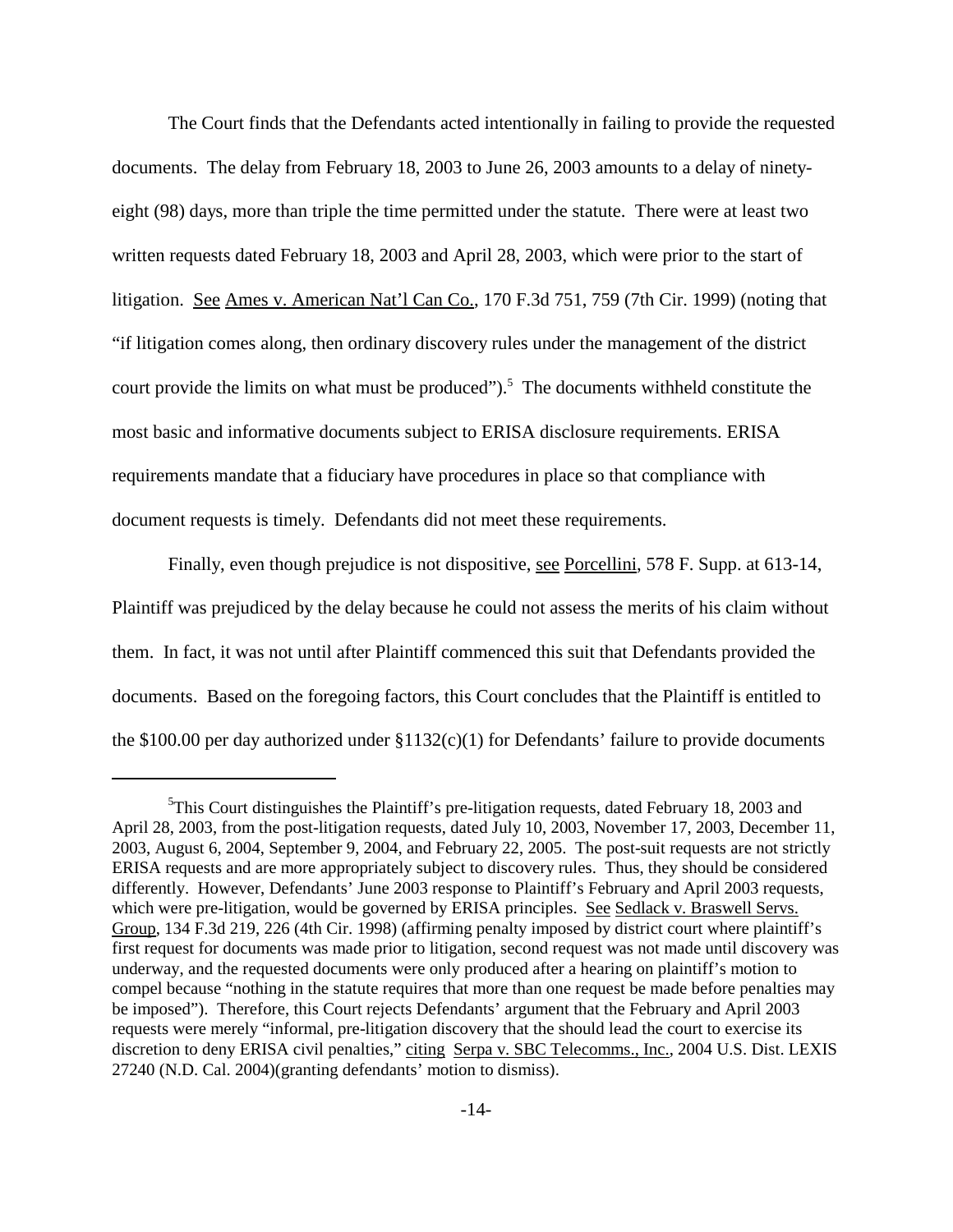requested under §1024(b)(4).

## **B. Section 1104(a)(1)(D)**

Plaintiff also seeks to recover under § 1132 for alleged violations of 29 U.S.C. §

 $1104(a)(1)(D)$ . Section 1104 states, in relevant part:

§ 1104. Fiduciary duties

(a) Prudent man standard of care.

(1) Subject to sections 403(c) and (d), 4042, and 4044 [29 USCS §§ 1103(c), (d), 1342, 1344], a fiduciary shall discharge his duties with respect to a plan solely in the interest of the participants and beneficiaries and-- (D) in accordance with the documents and instruments governing the plan insofar as such documents and instruments are consistent with the provisions of this title and title IV.

29 U.S.C. § 1104(a)(1)(D). Plaintiff reasons that because §1104(a)(1)(D) requires a plan administrator to comply with the terms of the Plan, and because the R&H Plan provides that a claimant is entitled to copies of "all documents, records and other information relevant to the claim" (Plan at 48-49), a failure to produce "relevant" documents required under the Plan necessarily amounts to a violation of §1104 and therefore, exposes the administrator to the statutory penalty under  $\S 1132(c)(1)$ . This Court disagrees. In Groves, the Third Circuit instructed that § 1132 should be construed narrowly. The connection that Plaintiff suggests between § 1104 and § 1132 is too attenuated for this Court to conclude that the plan administrator should be exposed to the statutory penalty under § 1132 for failing to fulfill disclosure obligations imposed by a Plan, and not ERISA specifically. Such a holding would be contrary to Groves.

Furthermore, §1104 addresses the plan administrator's fiduciary duties. Although this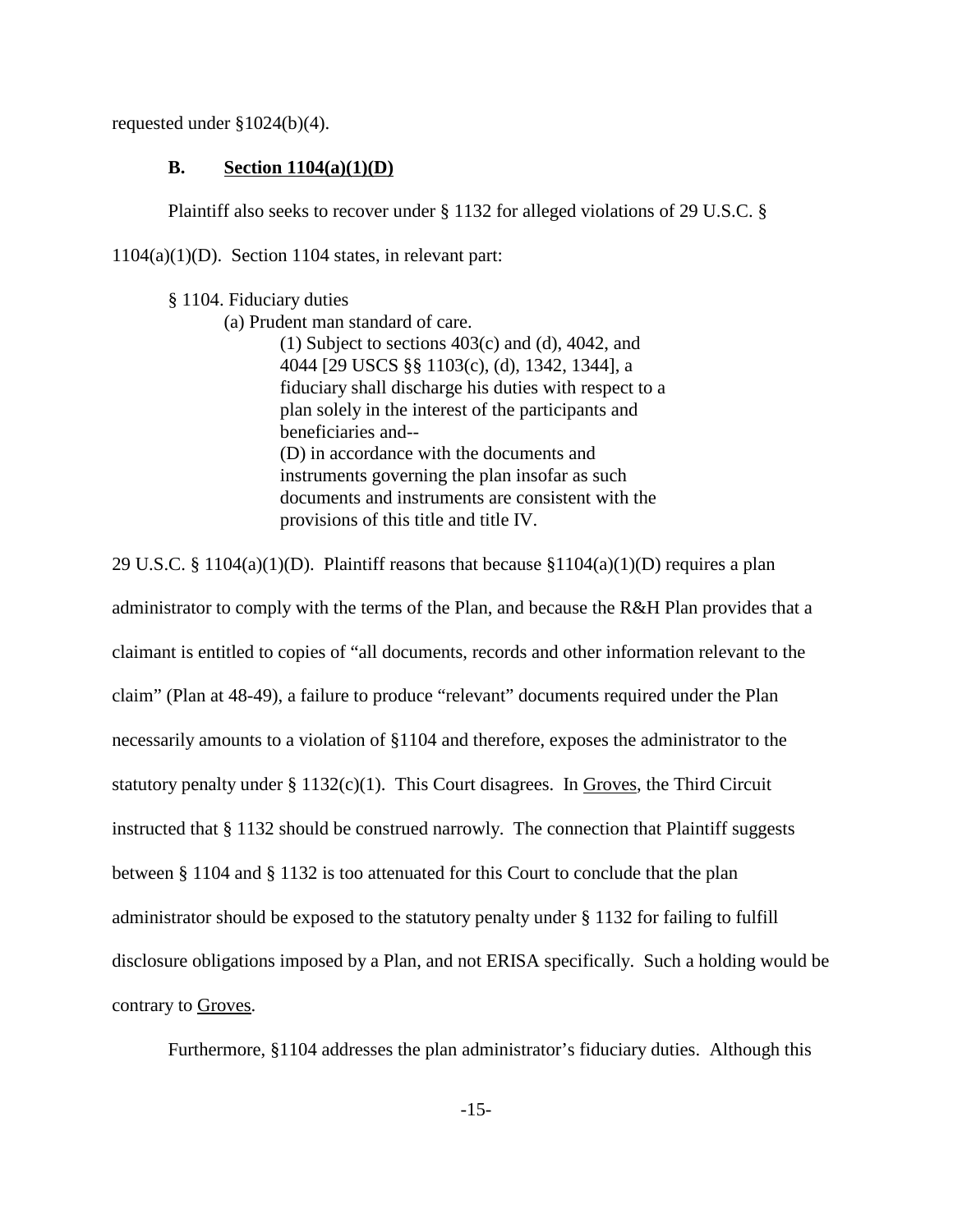includes a duty to disclose information to plan participants and beneficiaries, see Jordan v. Federal Express Corp., 116 F.3d 1005, 1015 (3d Cir. 1997) (affirming dismissal of employee's claims except claim of breach of fiduciary duty), claims alleging violations of a fiduciary duty to inform are treated differently from violations of ERISA's reporting and disclosure requirements. Id. at 1014. Relevant case law indicates that the remedy for such fiduciary violations of §1104 is § 1132(a)(3), not § 1132(c)(1). See id. See also Horvath v. Keystone Health Plan E., Inc., 333 F.3d 450, 455 (3d Cir. 2003)(affirming grant of summary judgment in favor of defendant); Weiss v. Cigna Healthcare, Inc., 972 F. Supp. 748, 754 (S.D.N.Y. 1997) ("The general fiduciary obligations set forth in ERISA § 404 do not refer to the disclosure of information to Plan participants, and it would be inappropriate to infer an unlimited disclosure obligation on the basis of general provisions that say nothing about such duties.") (internal citations and quotations omitted). Thus, Plaintiff would only be entitled to equitable relief under section 1132(a)(3). See Great-West Life & Annuity Ins. Co. v. Knudson, 534 U.S. 204, 209-10 (2002)(affirming decision that beneficiaries are only entitled to equitable relief under  $\S 1132(a)(3)$ ). See also Mertens v. Hewitt Associates, 508 U.S. 248, 255 (1993) (holding that appropriate equitable relief does not include compensatory or punitive damages). Plaintiff has made no appropriate requests for equitable relief. Therefore, this Court concludes that Plaintiff is not entitled to the statutory penalty under § 1132(c)(1) for Defendants failure to produce "relevant" documents.

### **C. Attorney's Fees**

Plaintiff has requested an award of attorney's fees. Section  $1132(g)(1)$  provides that "the court in its discretion may allow a reasonable attorney's fee and costs of action to either party." 29 U.S.C. § 1132 (g)(1). The Third Circuit has articulated five policy factors for district courts to

-16-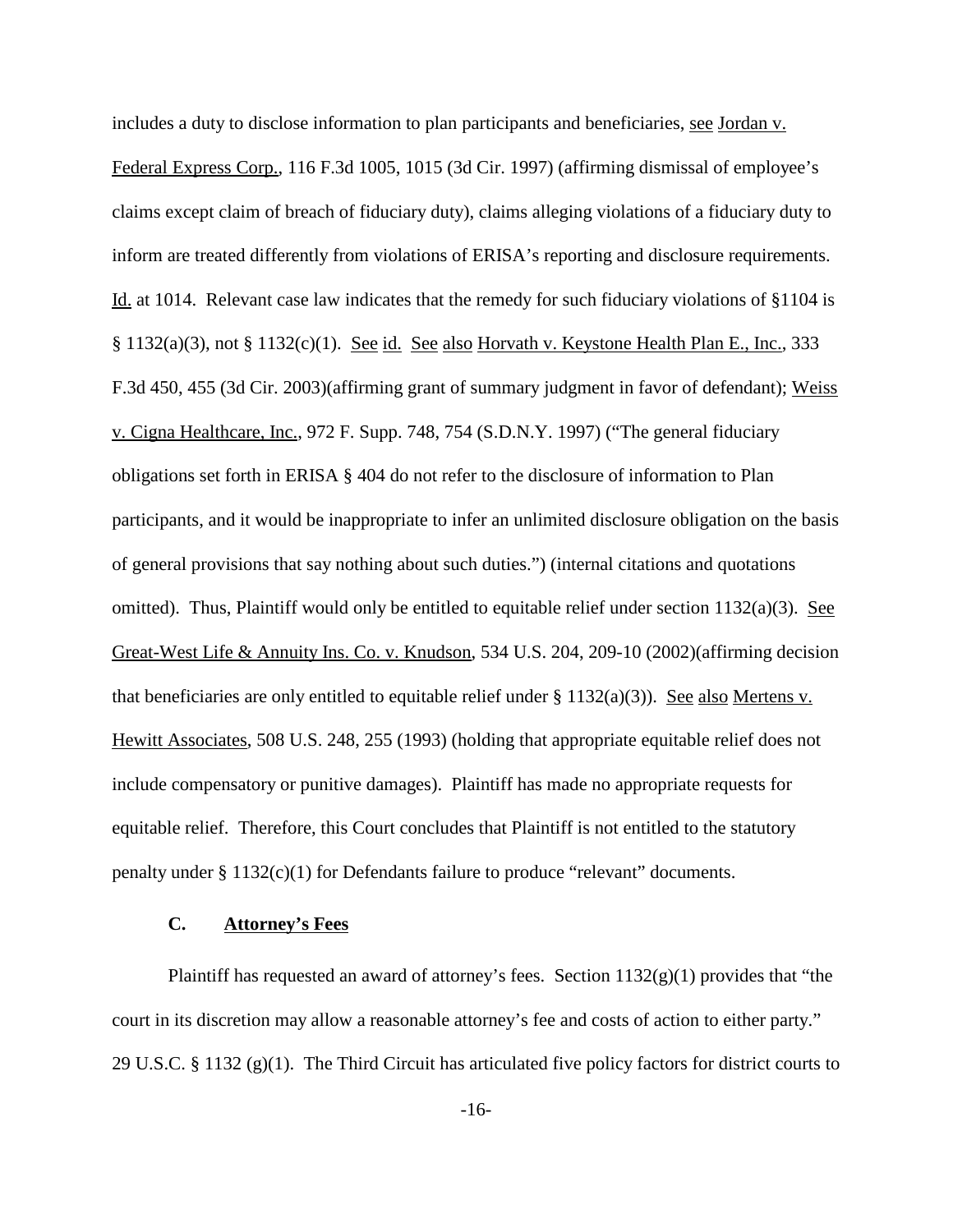consider when determining whether a prevailing party is entitled to attorney's fees under ERISA:

1) the offending parties' culpability or bad faith;

2) the ability of the offending parties to satisfy an award of attorneys' fees; 3) the deterrent effect of an award of attorneys' fees against the offending parties; 4) the benefit conferred on members of the pension plan as a whole; and 5) the relative merits of the parties' position.

Ursic v. Bethlehem Mines, 719 F.2d 670, 673 (3d Cir. 1983)(affirming attorney fee awarded to plaintiff under ERISA). Considering these factors, the Court concludes that a partial award of attorney's fees to Plaintiff in this case is proper. First, the Court finds that the Defendants deliberately stonewalled the Plaintiff when providing information regarding the Plan, even though Plaintiff was only claiming he had a right to the correct pension estimate generated from the Hewitt website. Defendants have no good excuse. Second, there is no evidence to suggest that Defendants would be unable to satisfy an award of attorney's fees limited and attributable to Count I. Third, an award of attorney's fees "will deter Plan administrators from denying Plan documents to other former employees," Henczel v. Amstar Sugar Corporation, 1991 U.S. Dist. LEXIS 10740 at \*14 (E.D.Pa. 1991), and "will serve to emphasize the importance of the administrator's prompt response to a request for information to which plan participants and beneficiaries are entitled." Porcellini, 578 F. Supp. at 616. Fourth, even though this action did not seek to benefit all participants of the R&H Plan, "an award of attorney's fees in this case may help to avoid other beneficiaries in the future from being placed in a similar situation." Id. at 616. Finally, the merits of Plaintiff's position, as outlined above, support a partial award of attorney's fees limited to Count I.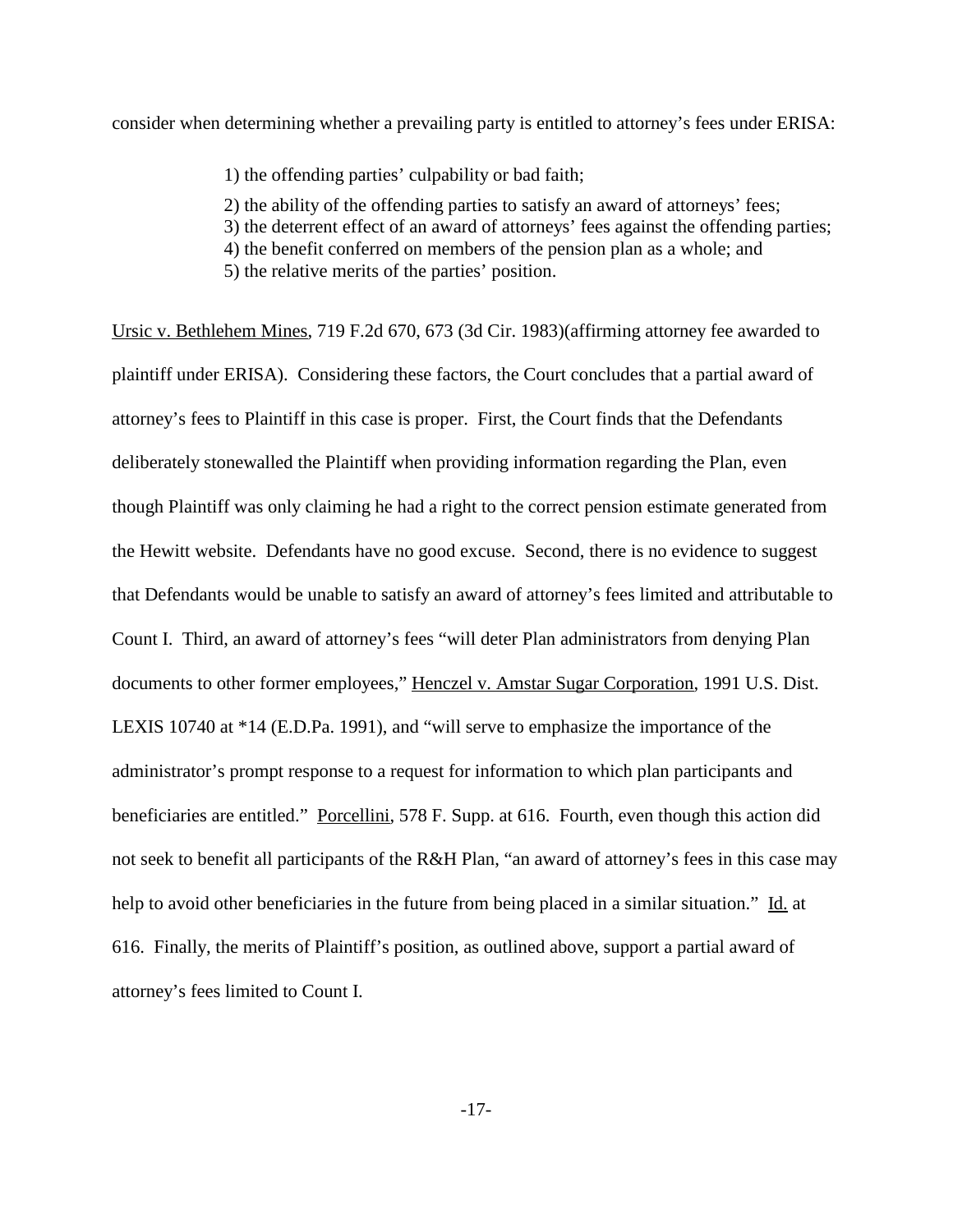# **VII. Conclusions of Law**

- 1. This Court maintains jurisdiction in this matter under 28 U.S.C. § 1331, through the operation of various provisions of ERISA.
- 2. The court has jurisdiction over the parties and venue is properly laid in this Court pursuant to 28 U.S.C. § 1391(b)(2), as it is a judicial district in which a substantial part of the events giving rise to the claims occurred.
- 3. On February 18, 2003 and April 28, 2003, Plaintiff, through his counsel, made a proper written request to Rohm and Haas Benefits Administrative Committee for information required to be furnished under 29 U.S.C. § 1024(b)(4).
- 4. The BAC was at that time, and remains, the administrator of the Rohm and Haas Retirement Plan.
- 5. The written request satisfied the statutory requirement that a written request be made to the plan administrator.
- 6. The request itself, and in the context of prior communications between Plaintiff and Defendants, was sufficiently clear to give the BAC notice that Plaintiff was requesting the Plan and the Summary Plan Description, even though Plaintiff's request did not use these specific terms.
- 7. The response to Plaintiff's request was not completed until June 26, 2003, in violation of 29 U.S.C. § 1132(c) and ninety-eight (98) days late.
- 8. The BAC, as administrator of the plan, is liable to Mr. Kollman in the amount of \$100.00 per day from March 20, 2003, which is thirty (30) days after the request was properly made, to June 26, 2003, the date that the requested documents were delivered. This amounts to ninety-eight (98) days for the sum of \$9800.00.<sup>6</sup>
- 9. The Plaintiff is entitled to reasonable attorney's fees and expenses pursuant to 29 U.S.C. § 1132 (g) as a prevailing party on Count I only.

<sup>&</sup>lt;sup>6</sup>At oral argument, counsel for Defendants assured the Court that Rohm and Haas Company would be responsible for any judgment against the BAC.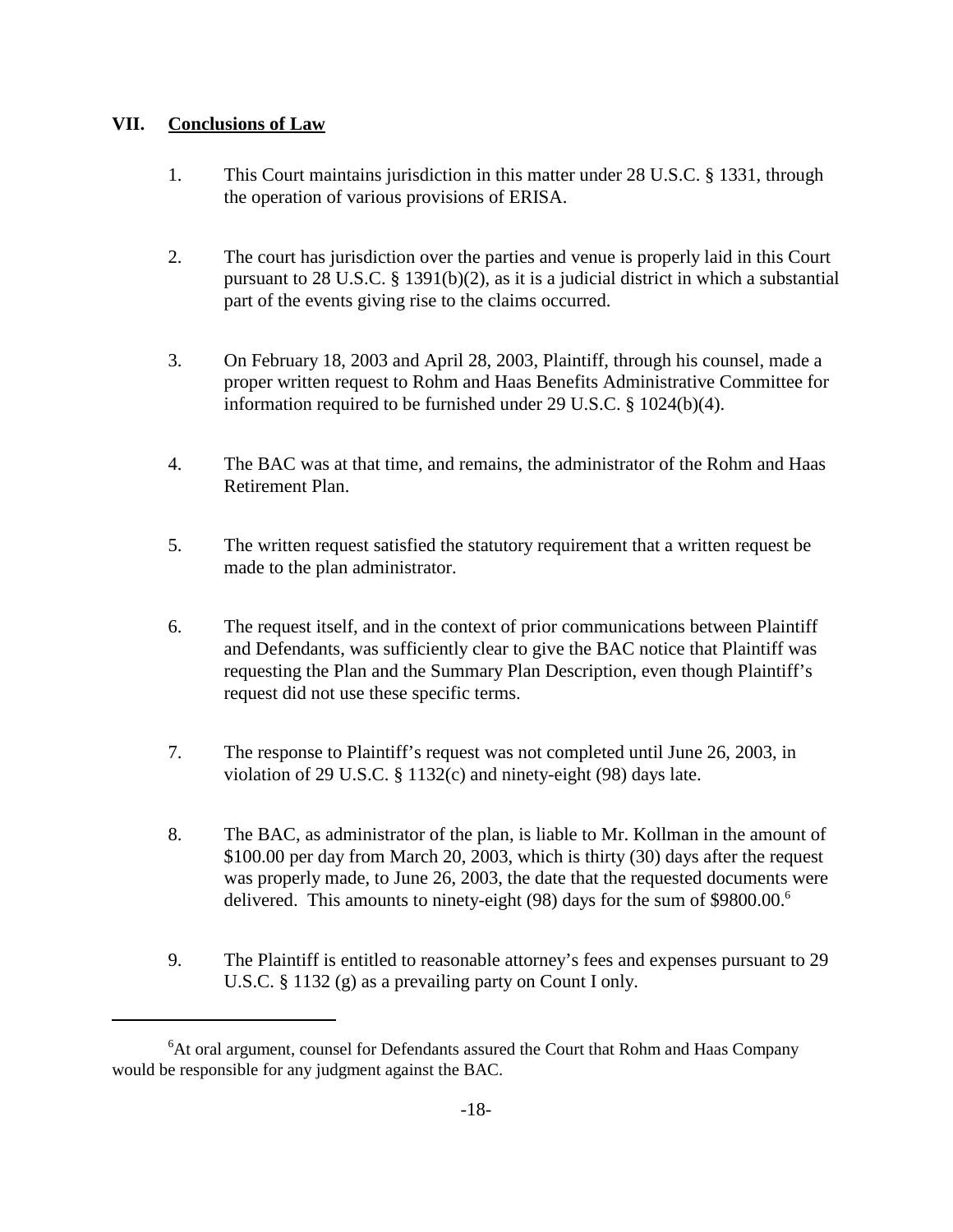An appropriate Order follows.